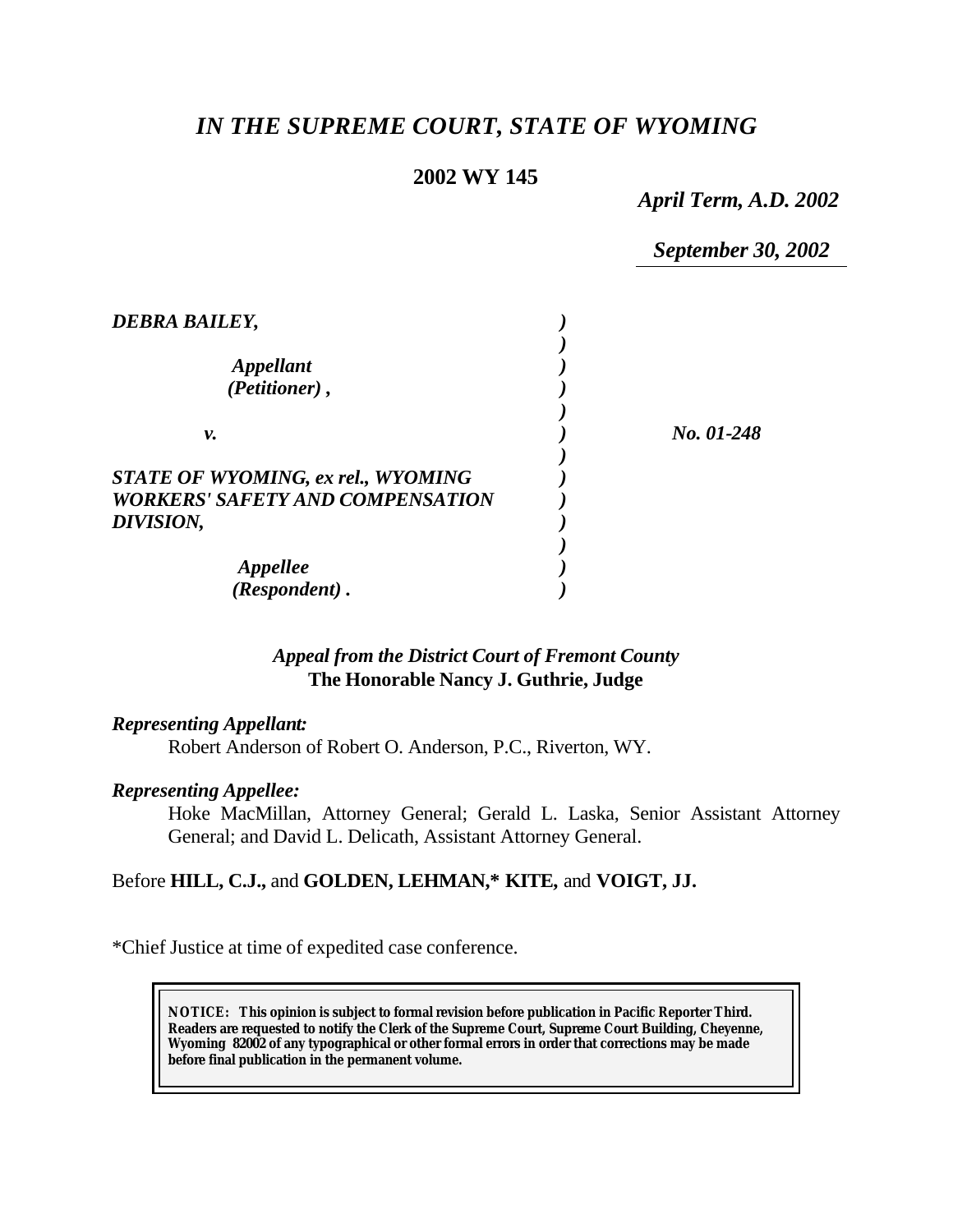#### **LEHMAN, Justice.**

[¶1] This is an appeal from a determination of the State of Wyoming, Office of Administrative Hearings (OAH) denying neck and left knee related worker's compensation benefits. We affirm.

#### *ISSUES*

[¶2] Appellant, Debra Bailey (Bailey), sets forth the following issues:

Was the decision of the Administrative Hearings Office arbitrary, capricious, or otherwise unlawful within the meaning of W.S. § 16-3-114 $(c)(ii)(A)$  in ruling that Appellant was not eligible for a Temporary Total Disability award?

Was the Office of Administrative Hearings' decision unsupported by substantial evidence in light of the fact that substantial expert evidence existed to support a contrary ruling as required by W.S.  $\S$  16-3-114(c)(ii)(E)?

Appellee, State of Wyoming ex rel. Wyoming Worker's Compensation Division (Division), phrases the issue on appeal as:

> Whether the Hearing Examiner erred in determining that Appellant failed to prove every element of her claim for benefits for her alleged neck and knee injuries.

#### *FACTS*

[¶3] On July 18, 1999, Bailey leaped into the back end of a company pickup truck while working as a flagger/maintainer for S & L Industrial within a construction zone near Marbleton, Wyoming due to an oncoming vehicle.<sup>1</sup> Immediately after this work accident, Bailey felt pain "all over" but most significantly in her right hand. Later that evening and into early the next morning, Bailey felt pain in her neck and experienced a headache. A few days after this incident, Bailey also began feeling pain in her left knee. Subsequently, Bailey received medical care for these injuries and was taken off work. Ultimately, Bailey was required to undergo surgery on the little finger on her right hand and her left knee. Bailey was also scheduled to have surgery on her neck, but this surgery did not then occur because Bailey declined at the last moment. Later, this surgical procedure was completed.

<sup>&</sup>lt;sup>1</sup> For ease, this event will be hereinafter described as the "work accident."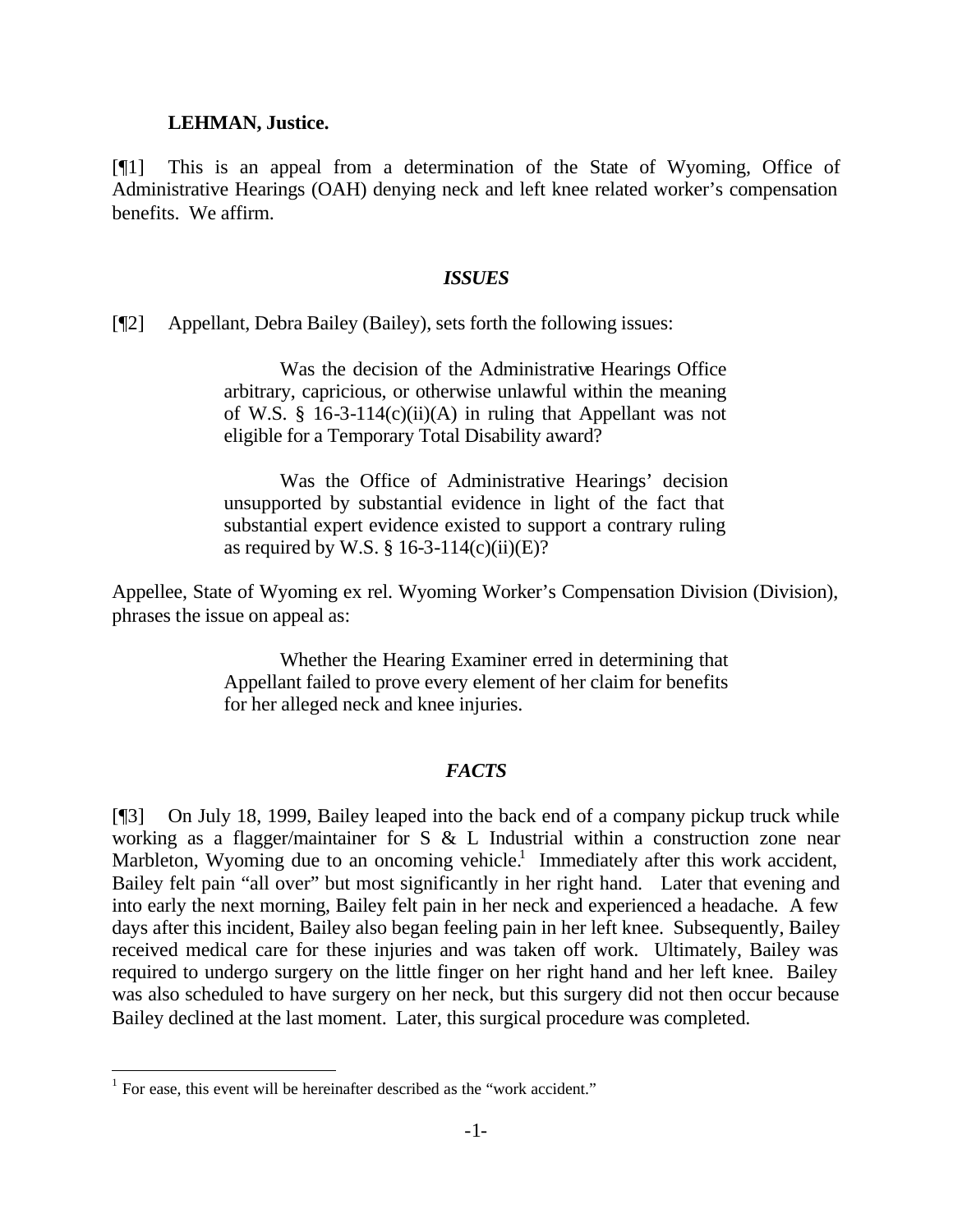[¶4] Prior to the work accident, Bailey had injured her left knee in 1992 requiring surgery. Hardware, which was placed in her knee during this surgery, was never subsequently removed contrary to medical advice. In addition, eighteen years earlier, Bailey injured her neck in Tampa, Florida when the car in which she was riding was rear-ended by another vehicle. Bailey experienced episodic neck pain from 1995 through 1999. In 1995, Bailey had an MRI performed on her neck. Finally, Bailey was involved in another automobile accident in May of 1999. Bailey's employer was notified prior to her employment that she had pre-existing back and neck problems and had been recently involved in an automobile accident.

[¶5] After hearing, the OAH found that Bailey's little finger injury was a compensable injury. However, the OAH determined that Bailey's neck and left knee injuries were not compensable and denied coverage for those two claims. Bailey sought review of this decision in the district court, which affirmed the decision of the OAH. This appeal followed.

### *STANDARD OF REVIEW*

[¶6] Our standard of review when reviewing administrative agency action was recently clarified in the case of *Newman v. State ex rel. Workers' Safety and Compensation Div.*, 2002 WY 91, 49 P.3d 163 (Wyo. 2002). In that case, we reiterated that when considering an appeal from a district court's review of agency action, we accord no special deference to the district court's conclusions and review the case as if it had come directly before this court from the administrative agency. *Newman*, at ¶7 (citing *French v. Amax Coal West*, 960 P.2d 1023, 1027 (Wyo.1998)). We further recognized the applicability of Wyo. Stat. Ann. § 16-3- 114(c) which provides:

> (c) To the extent necessary to make a decision and when presented, the reviewing court shall decide all relevant questions of law, interpret constitutional and statutory provisions, and determine the meaning or applicability of the terms of an agency action. In making the following determinations, the court shall review the whole record or those parts of it cited by a party and due account shall be taken of the rule of prejudicial error. The reviewing court shall:

(i) Compel agency action unlawfully withheld or unreasonably delayed; and

(ii) Hold unlawful and set aside agency action, findings and conclusions found to be:

(A) Arbitrary, capricious, an abuse of discretion or otherwise not in accordance with law;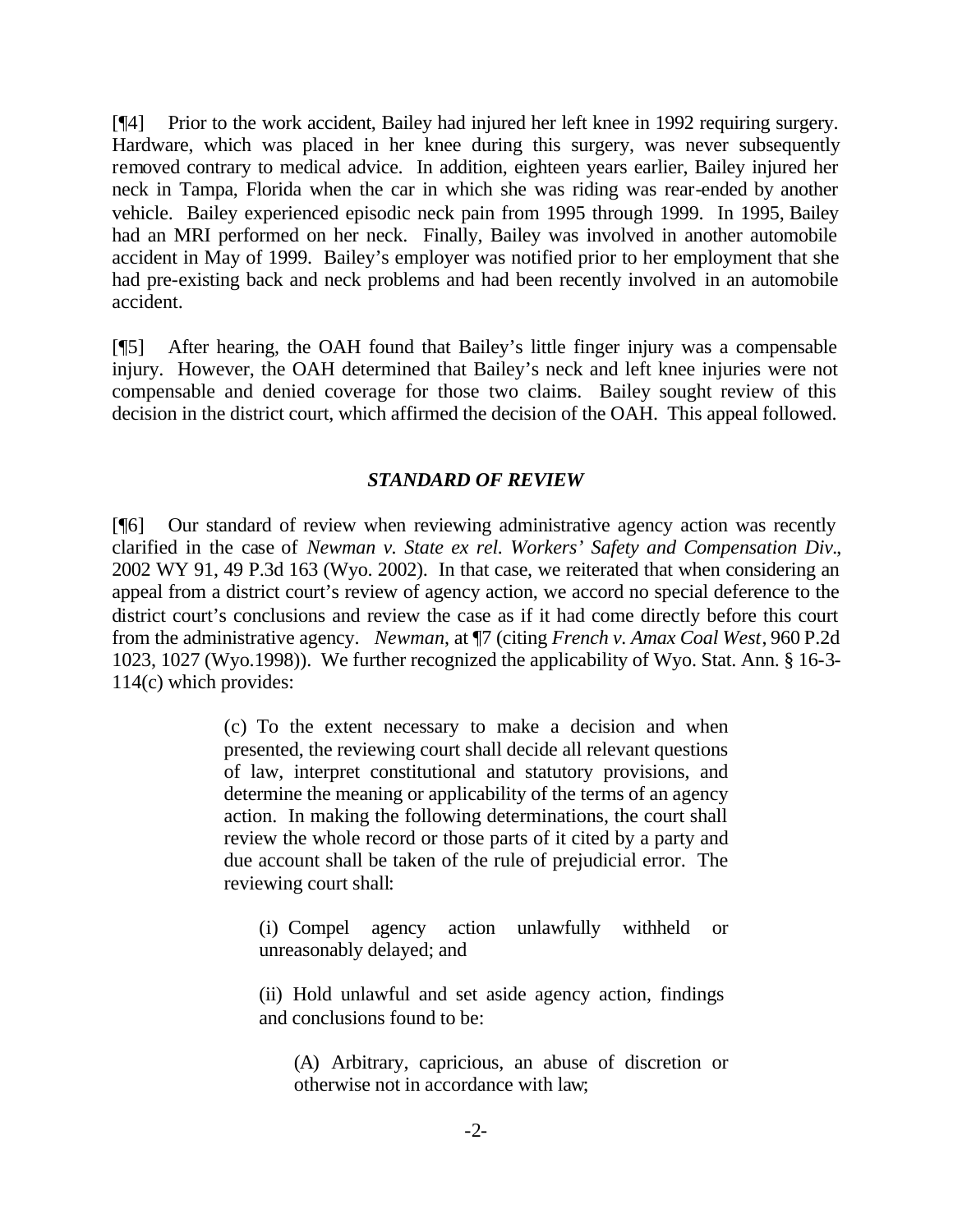(B) Contrary to constitutional right, power, privilege or immunity;

(C) In excess of statutory jurisdiction, authority or limitations or lacking statutory right;

(D) Without observance of procedure required by law; or

(E) Unsupported by substantial evidence in a case reviewed on the record of an agency hearing provided by statute.

*Newman*, at  $\phi$ . In addition, we held that this court is required to review the entire record in making its ultimate determination on appeal.<sup>2</sup> Newman, at 19 and 1124-26.

[¶7] Moreover, this court provided clarification in *Newman* of the applicable standard of review for the benefit of litigants, counsel, and district courts. After thorough consideration, this court adopted the reasoning utilized in *Russell v. Workmen's Compensation Appeal Board (Volkswagen of America)*, 550 A.2d 1364, 1365 (Pa.Commw.Ct. 1988), in instances where both parties submit evidence at the hearing below. Specifically, this court stated:

> On this reasoning, we hold the substantial evidence test is the appropriate standard of review in appeals from WAPA contested case proceedings when factual findings are involved and both parties submit evidence. We further hold, when only the party with the burden of proof submits evidence in the contested case proceeding and that party does not ultimately prevail, the arbitrary or capricious standard governs the judicial review of that agency decision.

*Newman*, at ¶22. This standard must be applied regardless of which party appeals from the agency decision.

[¶8] Additionally, we indicated in *Newman*, at ¶12 (quoting *State ex rel. Workers' Safety and Compensation Div. v. Jensen*, 2001 WY 51, ¶10, 24 P.3d 1133, ¶10 (Wyo. 2001)), that the substantial evidence test to be applied is as follows:

<sup>2</sup> In making this holding, this court specifically abrogated previous case law which required this court to review the record in an administrative action by examining only that evidence that favors the prevailing party, allowing every favorable inference, while omitting consideration of any conflicting evidence. This previously required type of review was aptly characterized by this court as the "prevailing parties' evidence" concept. *Newman*, at ¶25.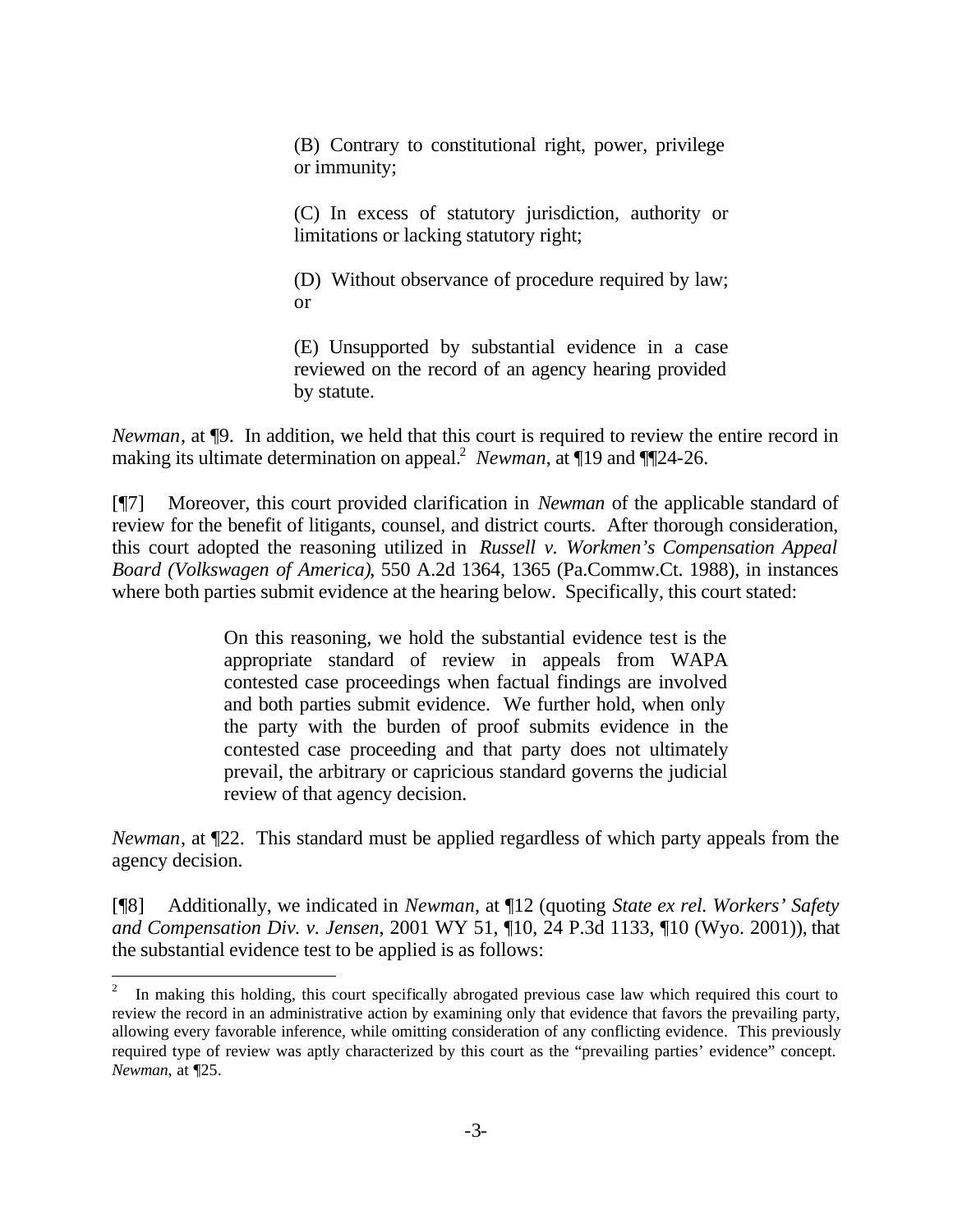In reviewing findings of fact, we examine the entire record to determine whether there is substantial evidence to support an agency's findings. If the agency's decision is supported by substantial evidence, we cannot properly substitute our judgment for that of the agency and must uphold the findings on appeal. Substantial evidence is relevant evidence which a reasonable mind might accept in support of the agency's conclusions. It is more than a scintilla of evidence.

## [¶9] In *State ex rel. Workers' Safety and Compensation Div. v. Garl,* 2001 WY 59, ¶9, 26 P.3d 1029, ¶9 (Wyo.2001), we further recognized that:

The interpretation and correct application of the provisions of the Wyoming Worker's Compensation Act are questions of law over which our review authority is plenary. *Collicott* [*v. State ex rel. Workers' Safety and Compensation Div.*, 2001 WY 35], ¶4 [20 P.3d 1077, ¶4 (Wyo. 2001)]. Conclusions of law made by an administrative agency are affirmed only if they are in accord with the law. *Id*. We do not afford any deference to the agency's determination, and we will correct any error made by the agency in either interpreting or applying the law. *Id*.

[¶10] The *de novo* review by this court of the application of law made by the administrative agency is not to be confused with the arbitrary-and-capricious standard of review also enumerated in *Newman*. *Newman* contemplates that even when the factual findings are found to be sufficient under the substantial evidence test, this court may be required to apply the arbitrary-and-capricious standard as a "safety net" to catch other agency action which prejudiced a party's substantial right to the administrative proceeding or which might be contrary to the other WAPA review standards. A purely demonstrative listing is provided of situations which could warrant the consideration of the arbitrary-and-capricious standard in addition to the substantial evidence test.<sup>3</sup> Newman, at  $\P$ 23. However, this appeal presents no such unique circumstances. In accord, see *Vaughn v. State*, 962 P.2d 149, 151 (Wyo. 1998).

### *DISCUSSION*

 $3$  "For example, the administrative record may be replete with evidence supporting the decision, and yet the agency may have willfully discounted credible evidence, refused to admit certain testimony or documentary exhibits, or failed to provide findings of fact or conclusions of law." *Newman*, at ¶ 23.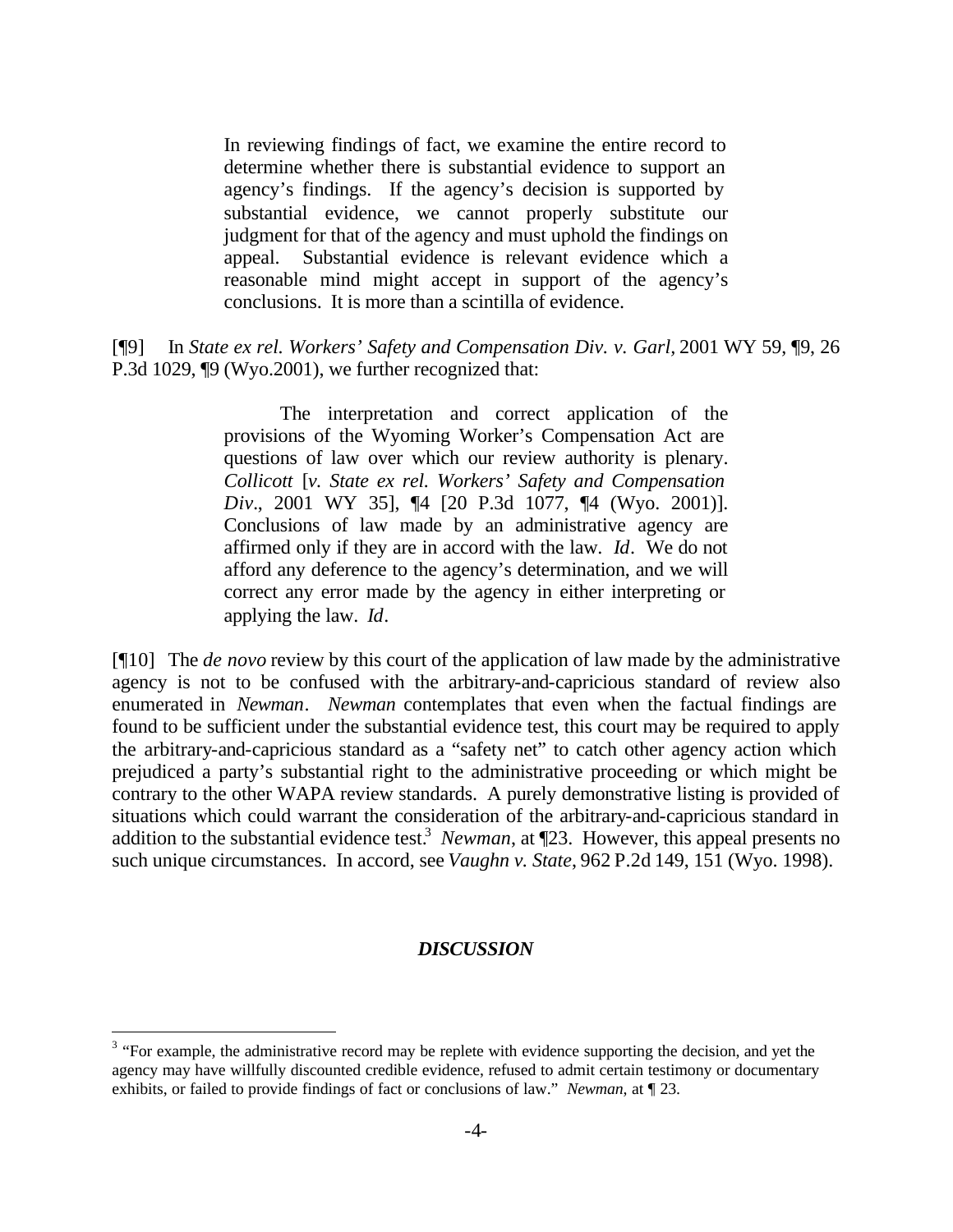[¶11] Bailey argues that the decision of the OAH is not supported by substantial evidence and that the OAH erred as a matter of law in rendering its determination. Specifically, Bailey asserts that given the testimony of Dr. Hume and evidence that prior to the work accident she was able to perform her work responsibilities, substantial evidence exists to support a ruling that Bailey's knee and neck injuries were compensable under the Wyoming workers' compensation system. Bailey contends that she submitted adequate evidence to meet her burden of proof that the work accident materially aggravated her admitted preexisting conditions to her knee and neck and that she should have been awarded worker's compensation benefits concerning these injuries.

[¶12] In making our review, we apply the substantial evidence test as required by our recent opinion in *Newman* detailed above. This review criteria is applicable in this case because the OAH was required to make factual findings in this instance and both Bailey and the Division submitted evidence at the time of the administrative hearing held before the OAH.

[¶13] Review of the entire record discloses that Bailey was injured on July 18, 1999 while working in a construction zone when she was forced to jump into the bed of a company pickup truck by an oncoming vehicle. Immediately after this event, Bailey felt pain "all over" but most particularly in her right hand. Bailey testified that she felt pain in her neck and experienced a headache that evening and into early the next morning. However, Shannon Garrett, one of Bailey's friends and co-workers with whom Bailey had spent the evening of the work accident, testified that the only complaint made by Bailey concerned her right hand and right arm from the bicep to the wrist. Ms. Garrett further testified that she only recognized that Bailey's hand was "very swollen" during this evening.

[¶14] The following morning when she went to work, Bailey reported the work accident to her employer by informing her supervisor, Charlotte Brinkerhoff. Ms. Brinkerhoff testified that, at that time, Bailey only complained about injury to her right hand and that she personally recognized only that Bailey's right hand was swollen. Ms. Brinkerhoff then took Bailey to the local medical clinic to receive medical care.

[¶15] Bailey testified at the hearing that when she was examined at the local medical clinic she was primarily concerned with an injury to her right hand. Rich Anderson, the physician's assistant who treated Bailey, testified via deposition and two separate affidavits. Mr. Anderson stated that Bailey chiefly complained to him about injury to her hand and that he did not have any independent recollection of Bailey complaining of any injury to her head, neck, shoulders, back, or knee. Mr. Anderson's notes also only reflected treatment was received by Bailey for her hand. No other complaints or injuries were indicated in these notes. Ms. Brinkerhoff was present during this examination and confirmed the fact that Bailey only complained about injury to her hand.<sup>4</sup>

<sup>&</sup>lt;sup>4</sup> Bailey explained this fact at hearing by claiming that she had already decided to visit Orthopaedics of Jackson Hole, where she had previously sought medical care with respect to those complaints unrelated to her hand.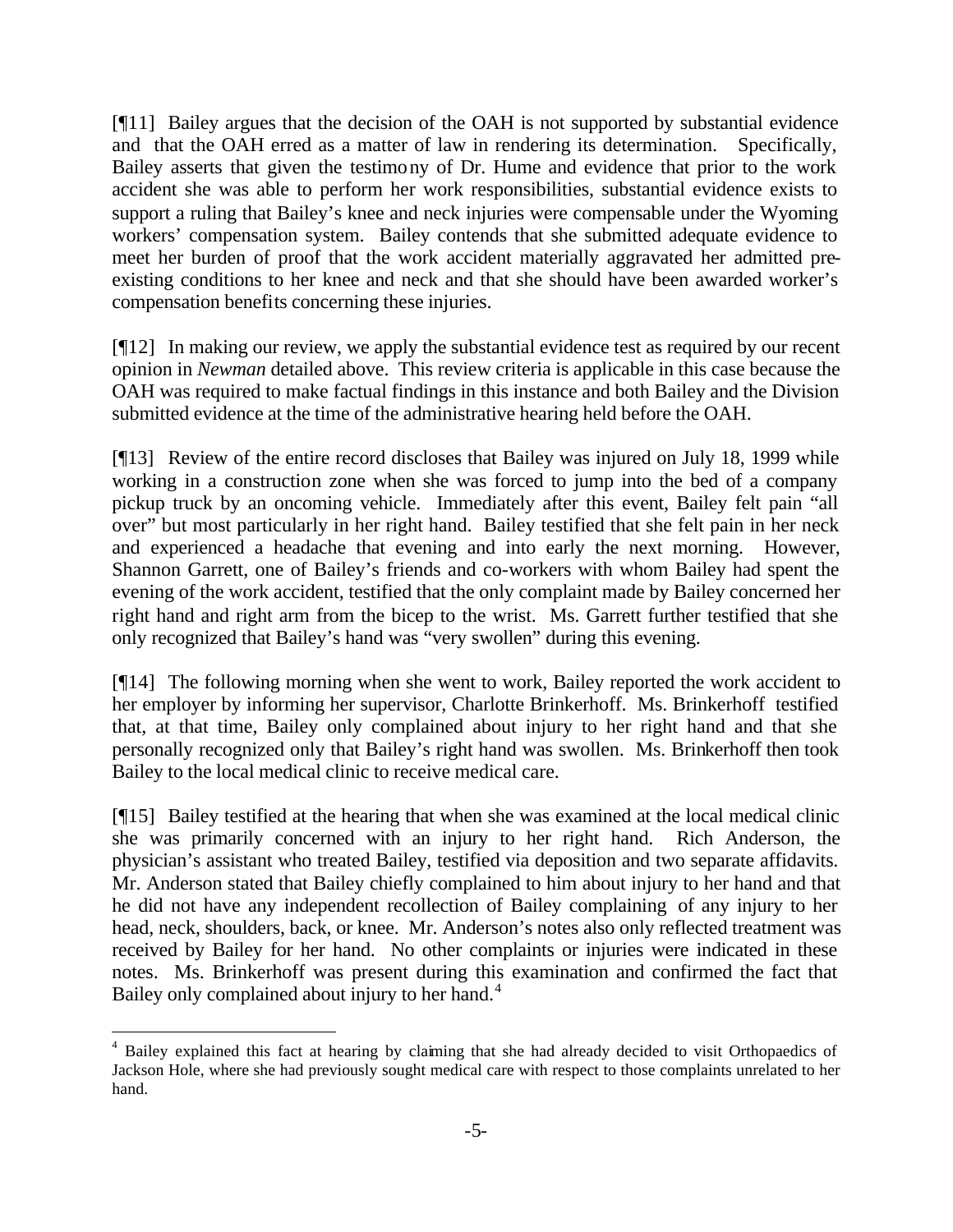[¶16] Bailey freely admits that she had previously injured her left knee and neck. As indicated above, prior to the work accident Bailey had injured her left knee in 1992 when kicked by a horse. This injury required surgery to her knee and the hardware, which was placed in her knee during surgery, was never removed although recommended by a medical professional.

[¶17] Eighteen years before the work accident, Bailey injured her neck in Tampa, Florida when the car in which she was riding was rear-ended by another vehicle. Bailey had also experienced episodic neck pain from 1995 through 1999. In 1995, Bailey had an MRI performed on her neck. Bailey was involved in another automobile accident in May of 1999. This accident resulted in Bailey's head being thrown against the windshield with such force that the windshield was cracked.

[¶18] Bailey's medical records admitted at the time of hearing evidence Bailey's previous difficulties with her knee and neck. Treatment notes of Dr. Alvis Forbes concerning his examination of Bailey on August 14, 1995, stated that Bailey complained of pain in her left knee following a tibial plateau fracture of three years ago and experienced catching, grabbing, and pain along the lateral aspect of that knee. These notes also expressed that Bailey had experienced pain in her neck since a car accident several years ago. Dr. Forbes then recommended surgery be performed on the left knee. Dr. Forbes, in an August 28, 1995 treatment notation, also noted that a recent MRI taken of Bailey's neck showed a significant C5-6 disc herniation.

[¶19] Bailey later saw Dr. Forbes in January of 1997, for left knee pain when a bale of hay fell on that knee. He then indicated that Bailey had chronic knee pain with a little bone piece off the lateral edge of the lateral condyle. Bailey again saw Dr. Forbes in July 1997, and January of 1998, for neck pain. On each of these occasions, Dr. Forbes stated that Bailey suffered from recurrent neck pain at the C5-6 location concerning a previously experienced relatively large disc herniation. In 1997, Dr. Forbes prescribed a Medrol dosepak for Bailey's neck and, in 1998, scheduled a series of epidural steroid injections to her neck that were never administered to Bailey. Following Bailey's automobile accident of May 1999, Dr. Forbes wrote that Bailey was seeing him in follow-up of her cervical disc problem with increased symptoms of cervical radiculopathy. Again, Dr. Forbes prescribed a Medrol dosepak. On July 9, 1999, just nine days before the work accident, Dr. Forbes again saw Bailey and prescribed another Medrol dosepak.

[¶20] Considerable medical testimony was also presented at the time of the hearing through previously recorded depositions. Dr. Peter Rork of Orthopaedics of Jackson Hole testified that Bailey did not tell him about any recent knee injury but rather related to him that the injury occurred eight years ago. Dr. Rork also indicated that he could not give an opinion about whether the events that occurred during the work accident caused or contributed to the condition of Bailey's knee. However, it was Dr. Rork's impression that the degenerative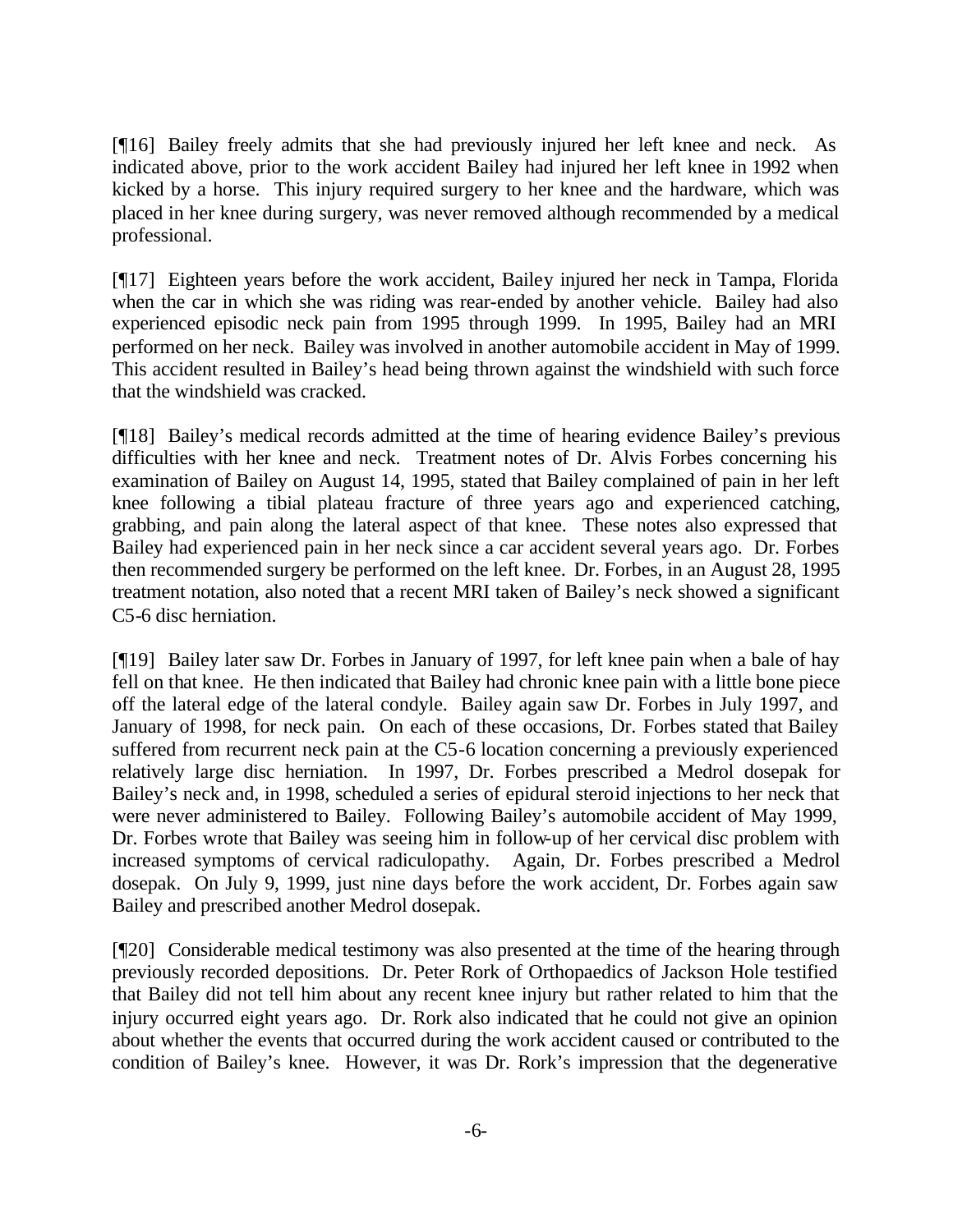changes noted during the 1997 surgery to Bailey's knee stemmed from her 1992 fracture of the knee.

[¶21] Dr. James Champa of Orthopaedics of Jackson Hole testified that Bailey's C5-6 herniation pre-existed the work accident and that he had no opinion about the cause of this herniation. Dr. Geoffrey Skene also of Orthopaedics of Jackson Hole testified that comparison of the MRI reports of 1995 and 1999 showed little difference, if any, in Bailey's neck condition. Dr. Skene could also not offer an opinion about the cause of Bailey's herniated disk. Further, Bailey admitted that in 1994 she had applied for social security disability benefits related to the difficulties she experienced with her knee and neck.

[¶22] Bailey relies heavily on the testimony of Dr. Mary Hume of Orthopaedics of Jackson Hole in support of her contention that her neck injuries were compensable. However, although Dr. Hume testified that the work accident could have been an event that may have caused a significant inflammatory response wherein Bailey went from sporadic pain to constant pain, she recognized that comparison of the 1995 and 1999 MRIs showed that the herniation in Bailey's neck had not changed and that there were any number of things including, but not limited to, a car accident or any other "jarring activity" that could have also caused such a significant inflammatory response. Dr. Hume was unable to determine between the 1999 automobile accident and the work accident which was the more likely event to have exacerbated Bailey's neck condition. The only thing that Dr. Hume could state with certainty was that Bailey's medical conditions were caused by some sort of trauma with uncertain etiology. Therefore, we do not find Dr. Hume's testimony as conclusive as proffered by Bailey.

[¶23] The record does reflect evidence contrary to the ultimate decision made by the OAH. For instance, Bailey testified that the symptoms she experienced after the work accident were different than those symptoms that she had experienced previous to that event. She further testified at length that although she experienced difficulty with her knee and neck for an extended period prior to the work accident, she was always able to perform her required work tasks and various other tasks related to her personal life. Bailey's daughter and husband also testified that after the work accident, Bailey was more limited with respect to her normal personal life activities. However, this evidence alone is inadequate to convince us that the determination of the OAH was not supported by sufficient evidence or against the clear weight of the evidence. Given the entirety of the record before us, we conclude that the findings of fact and conclusions of law reached by the OAH were based on substantial evidence and were within established law. None of the evidence presented conclusively shows a causal link between the work accident and Bailey's knee and neck injuries.

[¶24] We have long recognized that the burden of proof is on the claimant to prove that her work accident, not her preexisting condition, caused an injury. *Dan's Supermarket v. Pate*, 2001 WY 104, ¶17, 33 P.3d 1121, ¶17 (Wyo. 2001); *Corman v. State ex rel. Workers' Compensation Div.*, 909 P.2d 966, 970 (Wyo. 1996). A preexisting condition is noncompensable unless the claimant can prove that the work-related injury materially